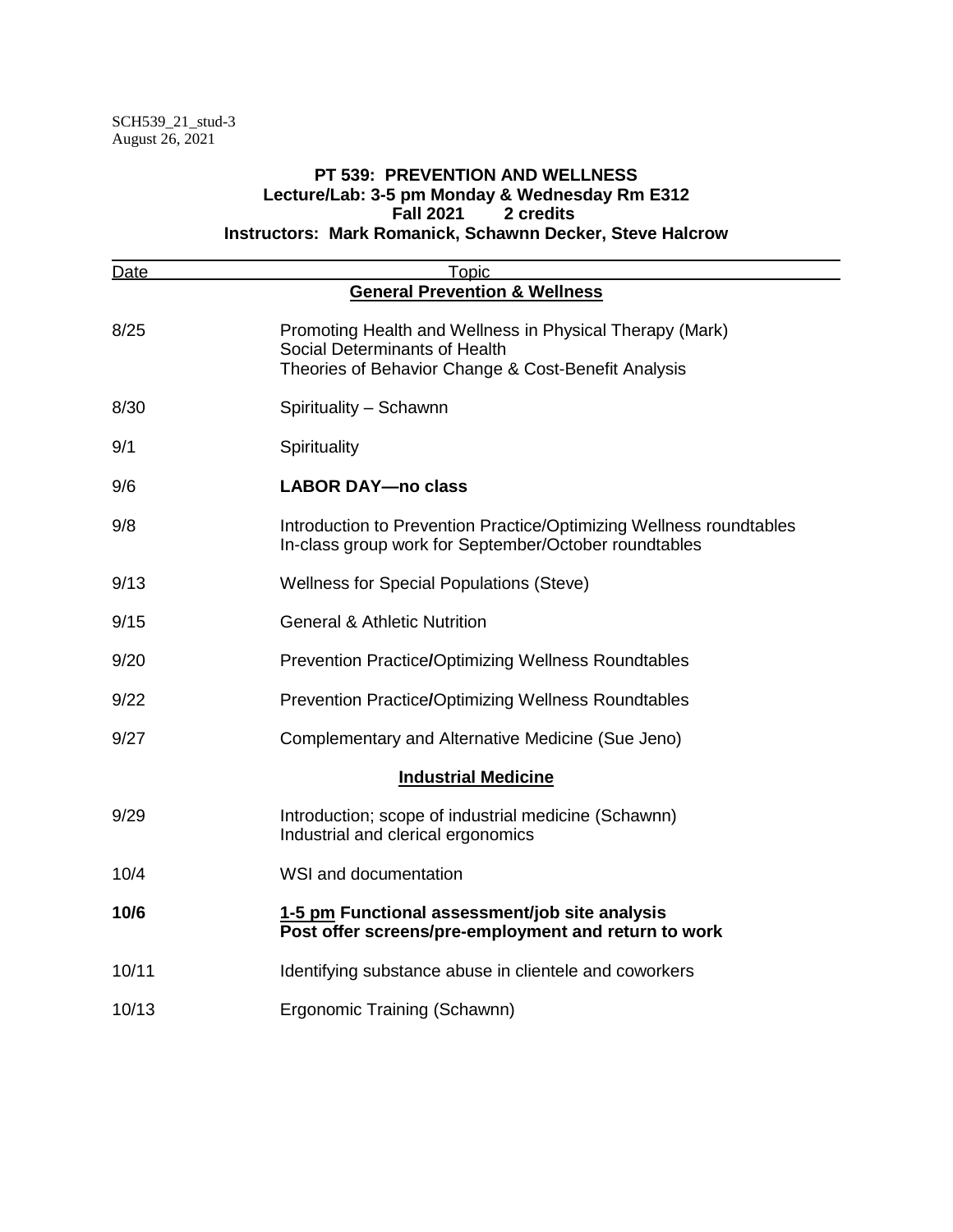SCH539\_21\_stud-3 August 26, 2021

| 10/18      | Ergonomic training (Schawnn)                                                             |
|------------|------------------------------------------------------------------------------------------|
| 10/20      | PT 526 written/practical exams all afternoon                                             |
| 10/25      | Exercise instruction and progression (Steve)                                             |
| 10/27      | Exercise instruction and progression (Steve)                                             |
|            | <b>Sports PT</b>                                                                         |
| 11/1       | Acute athletic injury prevention/management (Mark)                                       |
| 11/3       | Preparticipation exam/Sports psychology (Mark)<br>Female athlete<br>Prepubescent athlete |
| 11/8       | Sport-related concussion                                                                 |
| 11/10      | Sports rehabilitation - selected conditions (Mark)                                       |
| 11/15      | The running athlete                                                                      |
| 11/17      | The overhead athlete<br>Sports PT Exam open online (due 11/23/21)                        |
| 11/22      | Taping/splinting [Group A] 1-4 pm                                                        |
| 11/23      | Sports PT Exam due at midnight                                                           |
| 11/24      | <b>THANKSGIVING BREAK-no class</b><br>Sports PT Exam due at midnight                     |
| 11/29      | Taping/splinting [Group B] 3-6 pm                                                        |
| 12/1       | Special topics in Sports PT (Mark)                                                       |
| Dec 6 Week | <b>Final exam</b>                                                                        |

**Bolded dates special**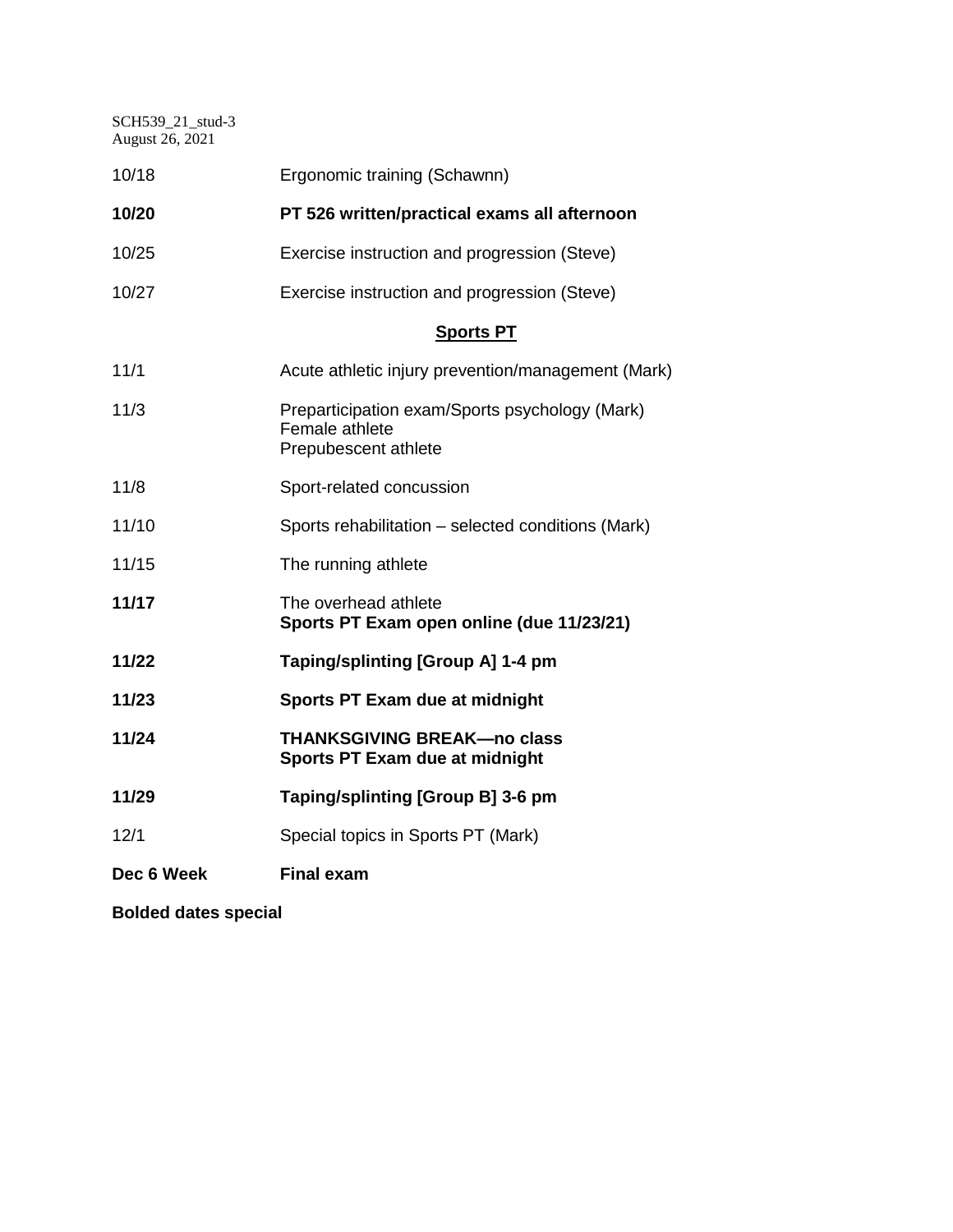SCH539\_21\_stud-3 August 26, 2021

#### **Academic Integrity**:

In accordance with the rules concerning scholastic dishonesty in the *Code of Student Life*\* at the University of North Dakota, I affirm that I understand these rules and I agree to comply with them.

I will not:

- a) receive any additional information or assistance for any exam other that what was provided during class or approved tutor sessions
- b) copy from another student's test
- c) collaborate with or seek aid from another student who may have previously taken the exam
- d) knowingly use, buy, sell, steal, or solicit in whole or in part the contents of any exam
- e) bribe another person to obtain information about any exam

### **Notice of Nondiscrimination**

It is the policy of the University of North Dakota that no person shall be discriminated against because of race, religion, age, color, gender, disability, national origin, creed, sexual orientation, gender identity, genetic information, marital status, veteran's status, or political belief or affiliation and the equal opportunity and access to facilities shall be available to all. Concerns regarding Title IX, Title VI, Title VII, ADA, and Section 504 may be addressed to Donna Smith, Director of Equal Employment Opportunity/Affirmative Action and Title IX Coordinator, 401 Twamley Hall, 701.777.4171, [und.affirmativeactionoffice@UND.edu](mailto:und.affirmativeactionoffice@UND.edu) or the Office for Civil Rights, U.S. Dept. of Education, 500 West Madison, Suite 1475, Chicago, IL 60611 or any other federal agency.

#### **Disability Access Statement**

Contact me, Mark Romanick [\(mark.romanick@med.und.edu;](mailto:mark.romanick@med.und.edu) 777-3668), to request disability accommodations, discuss medical information, or plan for an [emergency evacuation.](http://und.edu/public-safety/public-safety/fire-safety.cfm) To get confidential guidance and support for disability accommodation requests, students are expected to register with DSS at [UND.edu/disability-services](http://und.edu/disability-services/index.cfm) 180 McCannel Hall, or 701.777.3425.

## **Reporting Sexual Violence**

If you or a friend has experienced sexual violence, such as sexual assault, domestic violence, dating violence or stalking, or sex-based harassment, please contact UND's Title IX Coordinator, Donna Smith, for assistance: 701.777.4171; [donna.smith@UND.edu](mailto:donna.smith@UND.edu) or go t[oUND.edu/affirmative-action/title-ix.](http://und.edu/affirmative-action/title-ix/index.cfm)